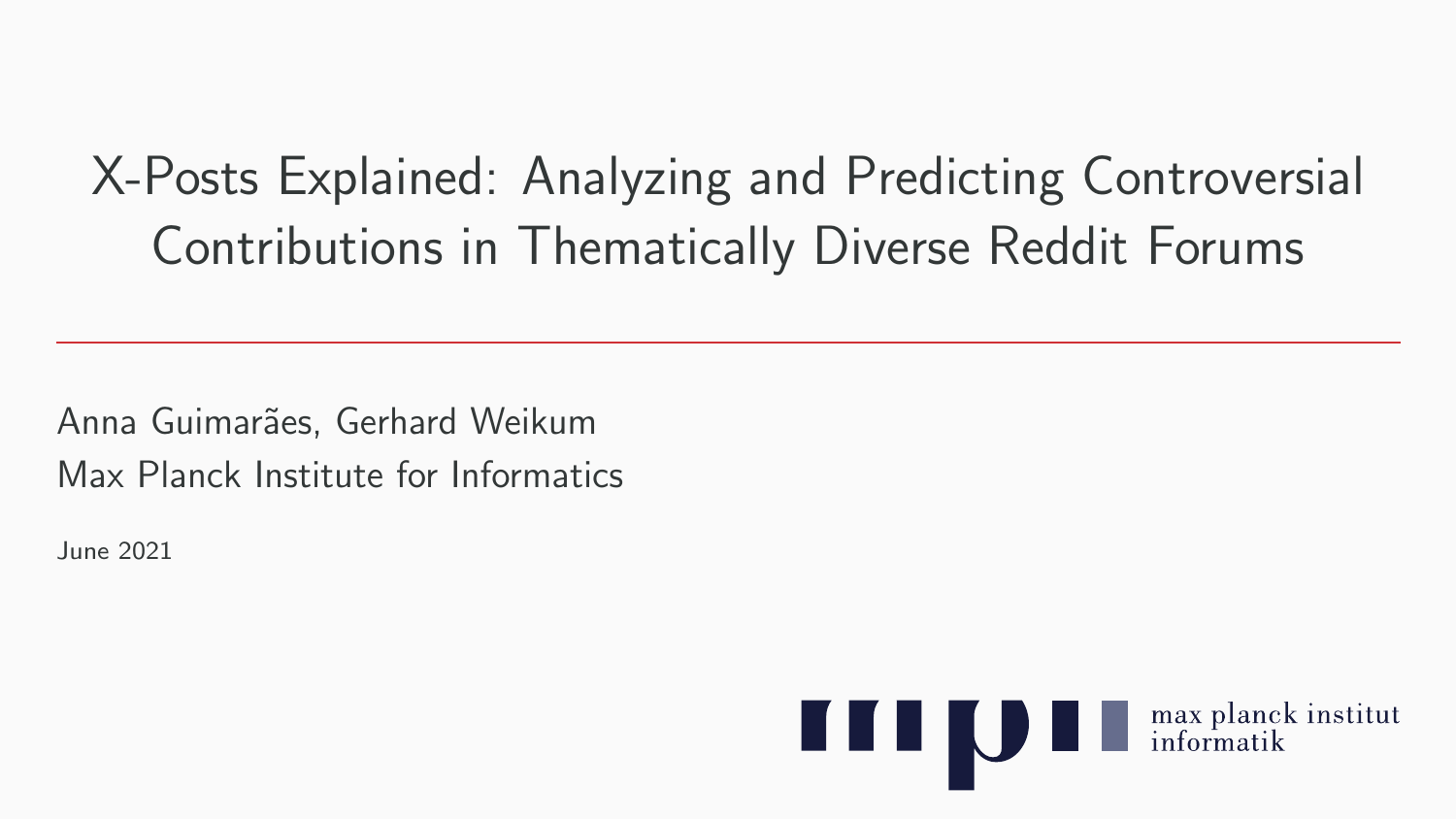

#### Posted by u/OriginalPoster

#### 9.3k [Corriere Torino] Sarri last year: "You can send me away, but this  $\oplus$ team is untrainable"

torino.corriere.it/sport/... r. ■ 744 Comments → Share  $\cdots$ realreddituser2 Sarri got a ridiculous amount of criticism. The vindication must be nice, good for him. **Reply 2.1k**

#### coolusernamebro

**-187**

Him being a clown is why we're here. But it's not his fault he was hired, now you guys can see what it's like to have a real manager.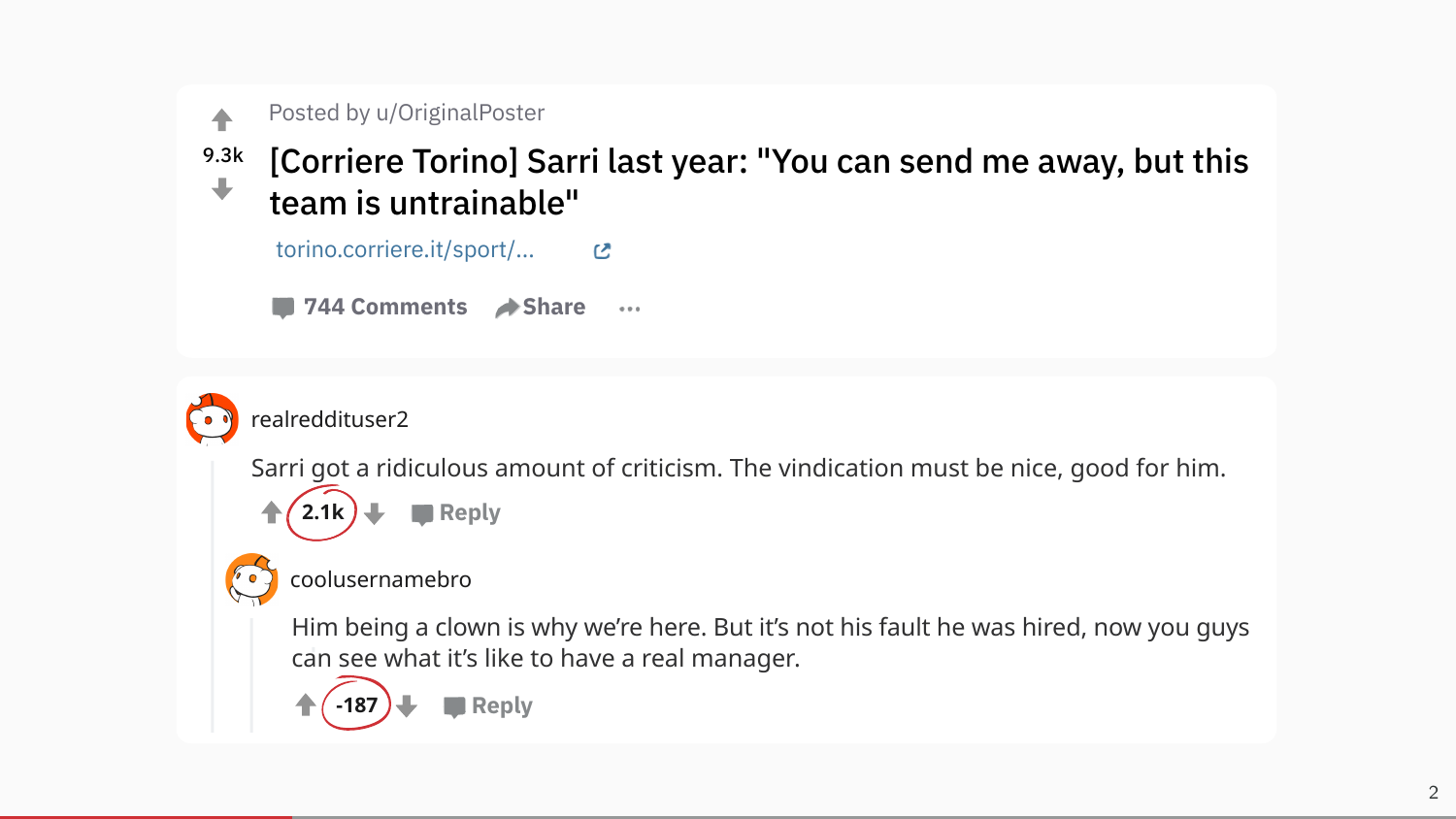#### X-posts and Normal Posts



- Flagged as "controversial" (upvotes/downvotes  $\approx 1$ )
- Score below visibility threshold (upvotes  $-$  downvotes  $<-5$ )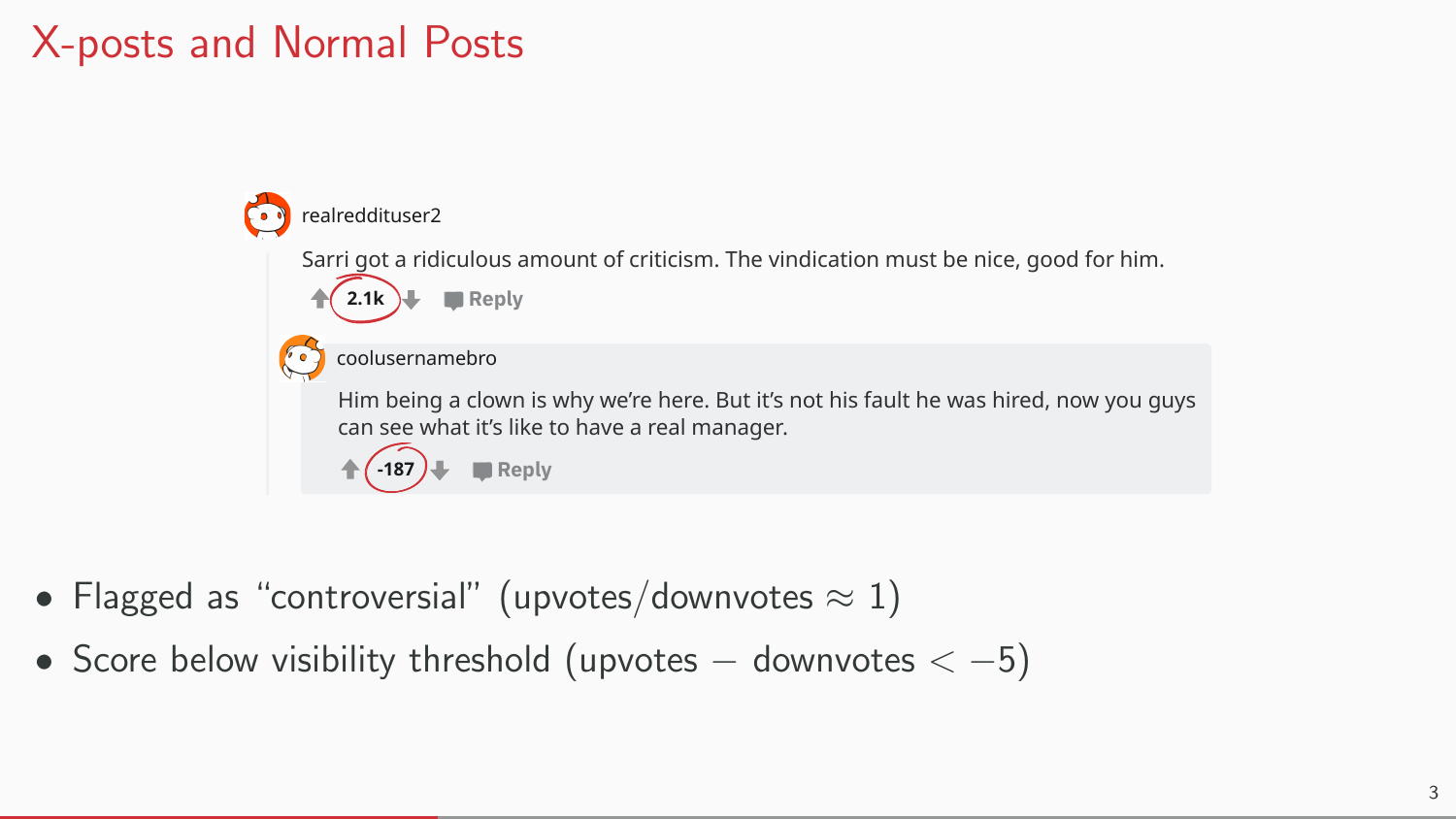- Analyzing and understanding X-posts
- Feature space
	- Activity, sentiments, content topics, cohesion
- Prediction of future X-posts in ongoing discussions
	- Logistic regression classifier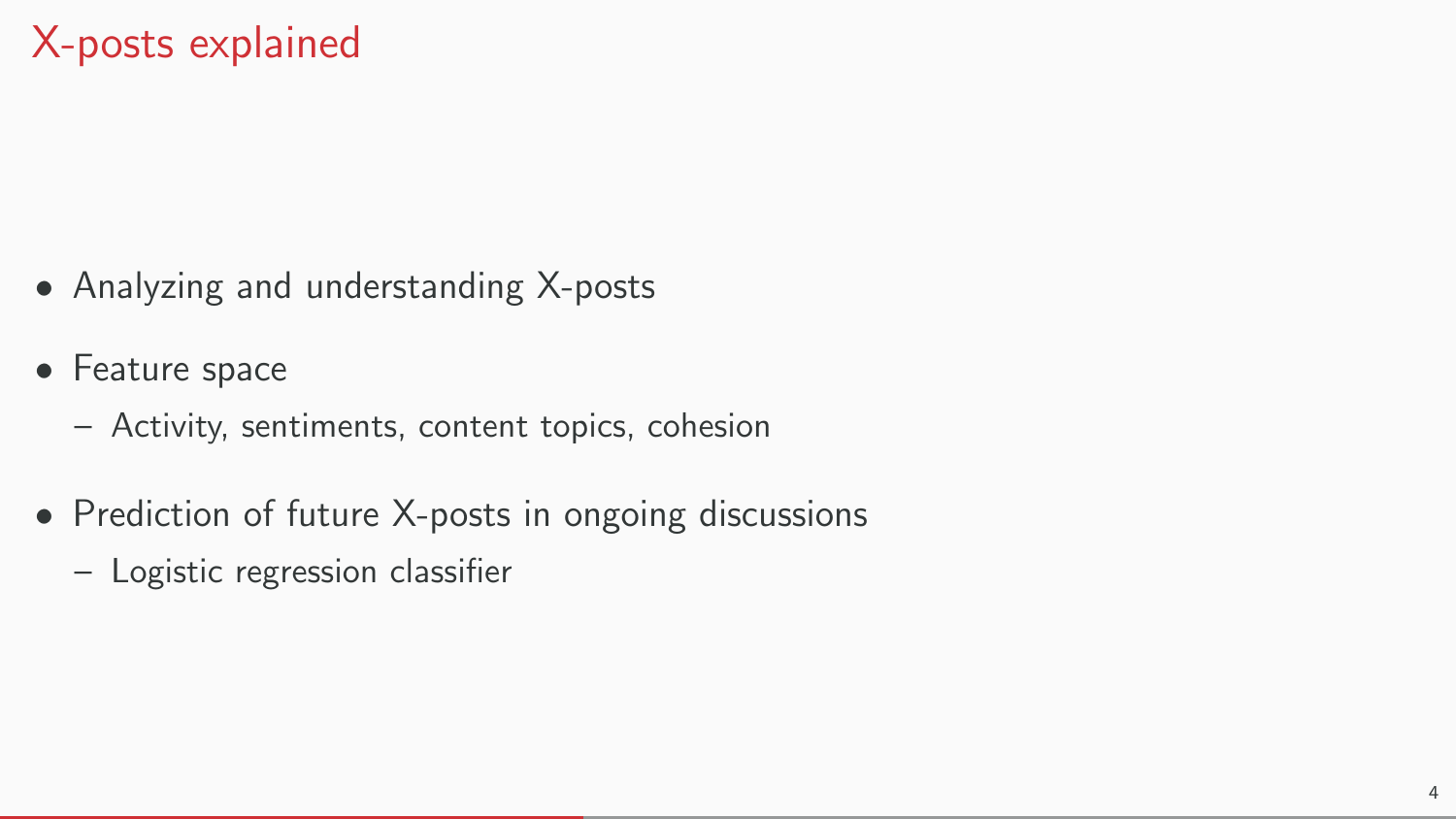#### Reddit Datasets

- Subreddits: Politics, World News, Relationships, Soccer (2016-2017)
- Threads (direct-reply post chains) with at least 5 posts



Annotated datasets available at bit.ly/xposts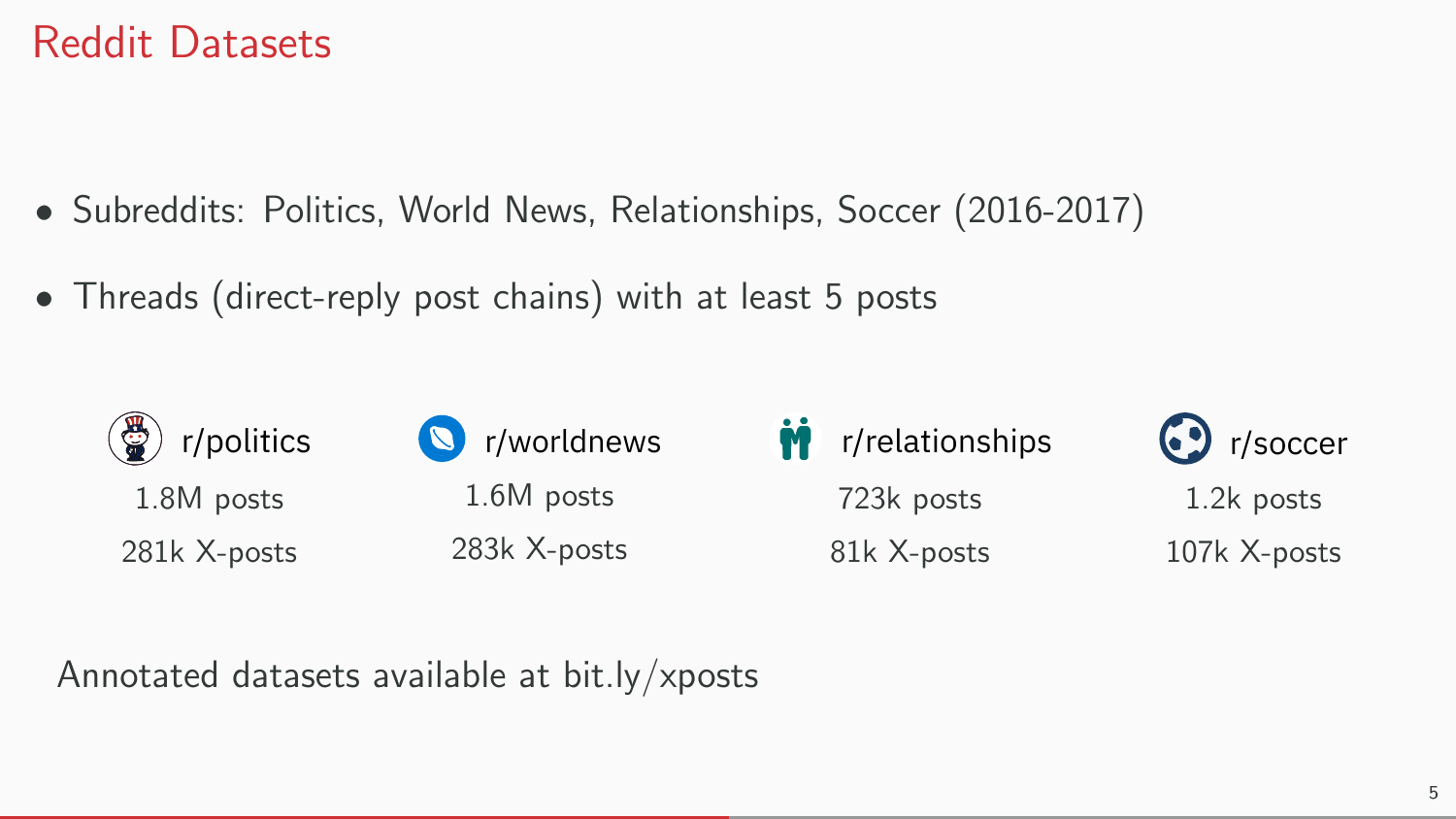• Activity: existing X-posts, number of replies, distinct users

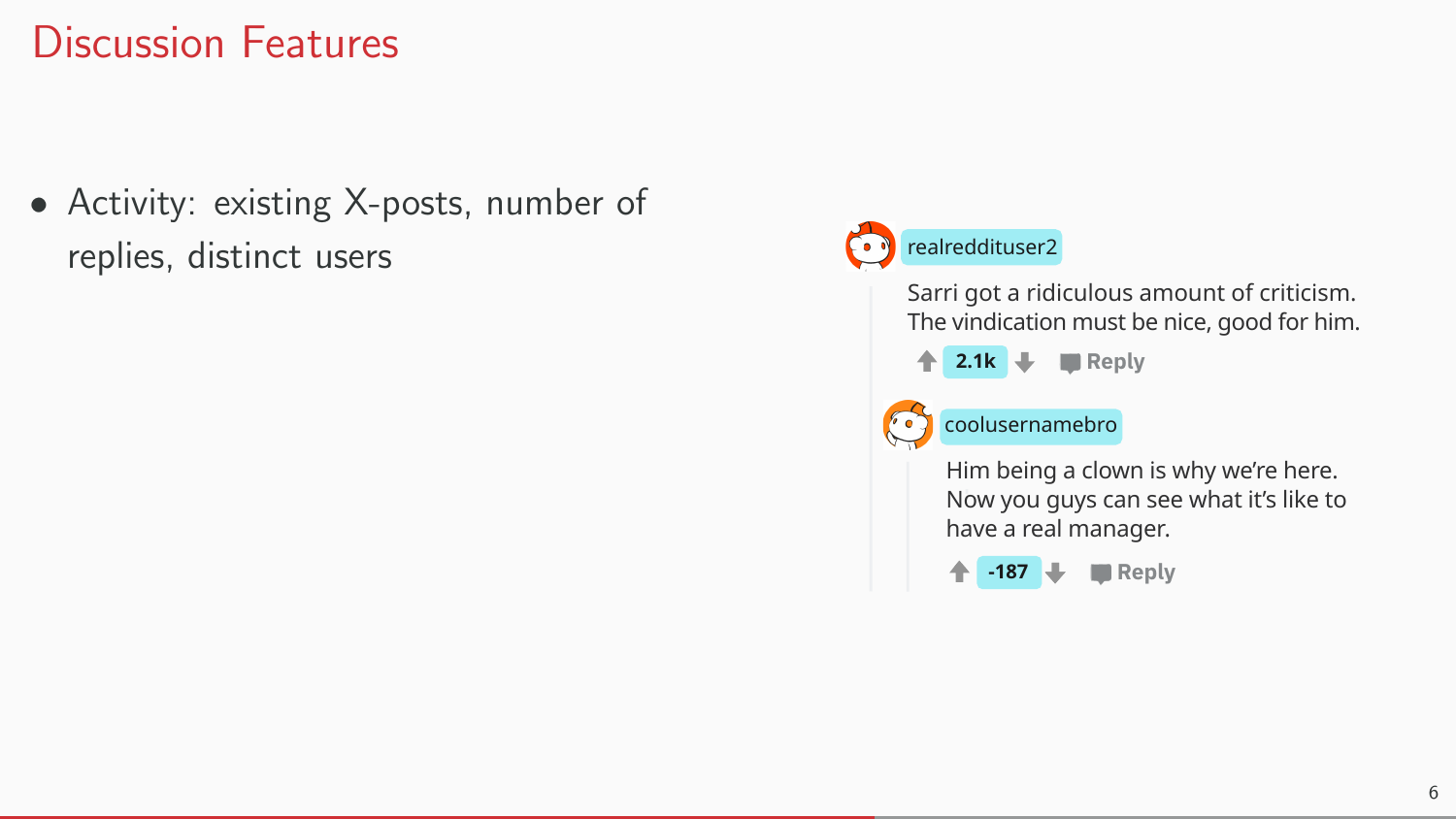- Activity: existing X-posts, number of replies, distinct users
- Sentiment: polarity shifts and intensity
	- VADER: Valence Aware Dictionary and sEntiment Reasoner<sup>1</sup>



<sup>&</sup>lt;sup>1</sup>Hutto, C.J., Gilbert, E.E. (2014). VADER: A Parsimonious Rule-based Model for Sentiment Analysis of Social Media Text. ICWSM'14.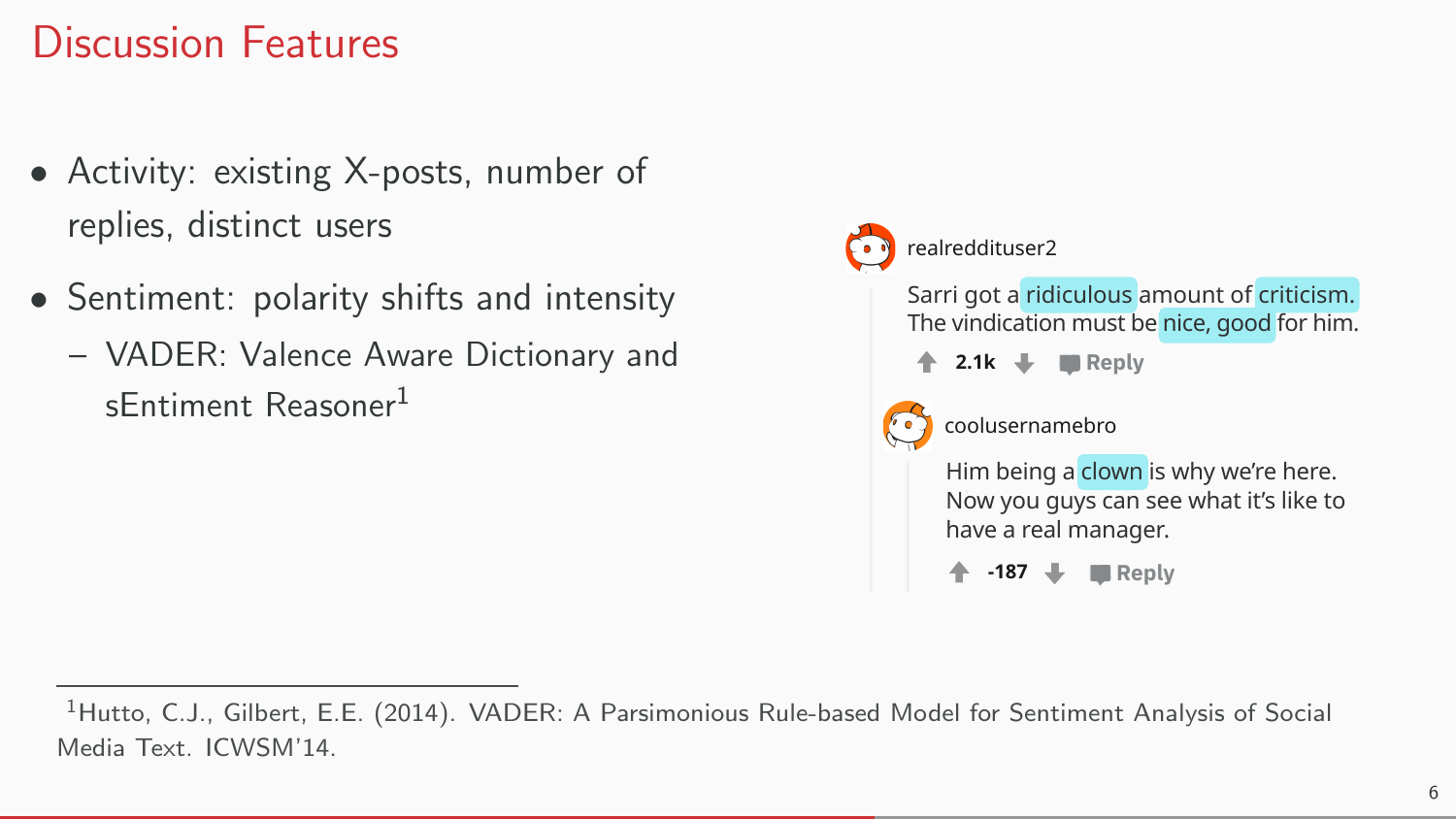- Activity: existing X-posts, number of replies, distinct users
- Sentiment: polarity shifts and intensity
	- VADER: Valence Aware Dictionary and sEntiment Reasoner<sup>1</sup>
- Topics: frequent entities and cohesion
	- $-$  NER using AIDA<sup>2</sup>
	- Cosine similarity between posts via sentence embeddings using Doc2VecC<sup>3</sup>



<sup>2</sup>Hoffart et al. (2011). Robust Disambiguation of Named Entities in Text. EMNLP'11. <sup>3</sup>Chen, M. (2017). Efficient Vector Representation for Documents through Corruption. ICLR'17.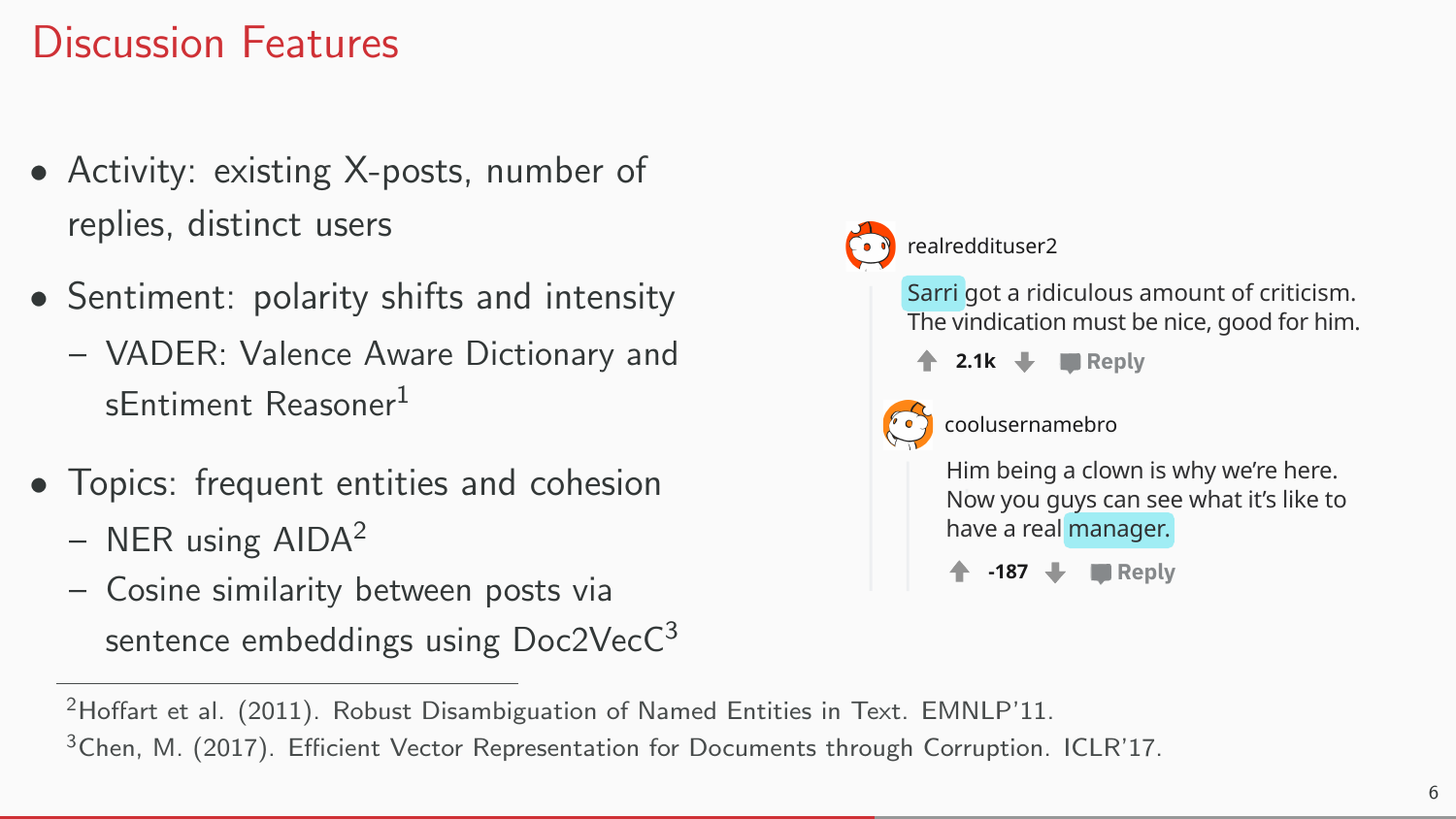### Predicting X-posts in Ongoing Discussions

- Given the features of a discussion's prefix, will its suffix contain an X-post?
	- Logistic regression classifiers using the first four posts in a thread

| Source            | Year | F <sub>1</sub> -score | <b>AUC</b> |
|-------------------|------|-----------------------|------------|
| Politics          | 2016 | 0.73                  | 0.79       |
|                   | 2017 | 0.75                  | 0.77       |
| <b>World News</b> | 2016 | 0.68                  | 0.72       |
|                   | 2017 | 0.70                  | 0.73       |
| Relationships     | 2016 | 0.73                  | 0.79       |
|                   | 2017 | 0.75                  | 0.80       |
| Soccer            | 2016 | 0.67                  | 0.74       |
|                   | 2017 | 0.65                  | 0.71       |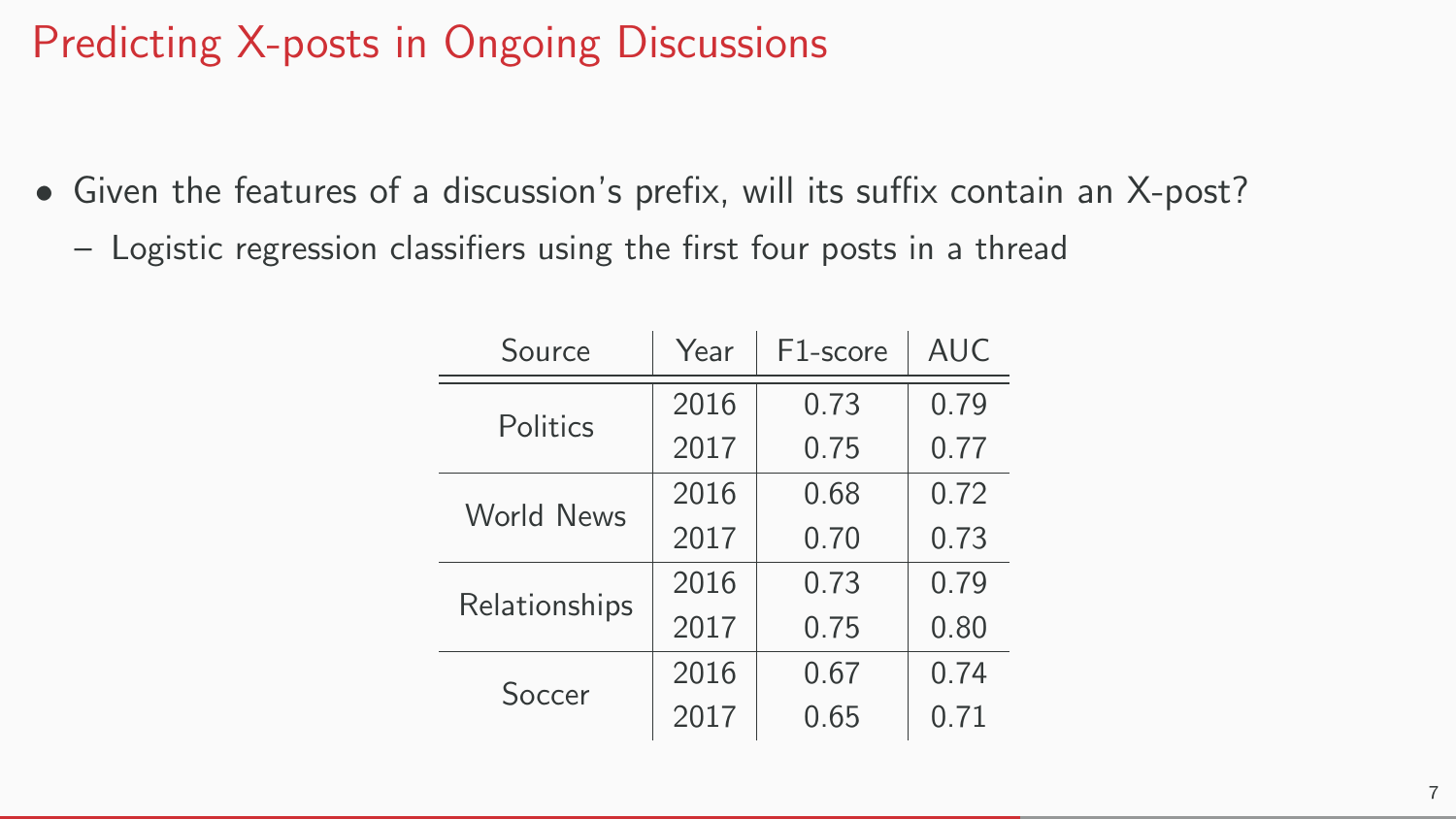#### Predicting X-posts in the Long-Term

- Classifiers trained on 2016 data and applied to 2017 data
	- Comparable performance to short-term

| Source            | Year | F1-score | <b>AUC</b> |
|-------------------|------|----------|------------|
| Politics          | 2017 | 0.75     | 0.80       |
| <b>World News</b> | 2017 | 0.70     | 0.73       |
| Relationships     | 2017 | 0.74     | 0.80       |
| Soccer            | 2017 | 0.64     | 0.71       |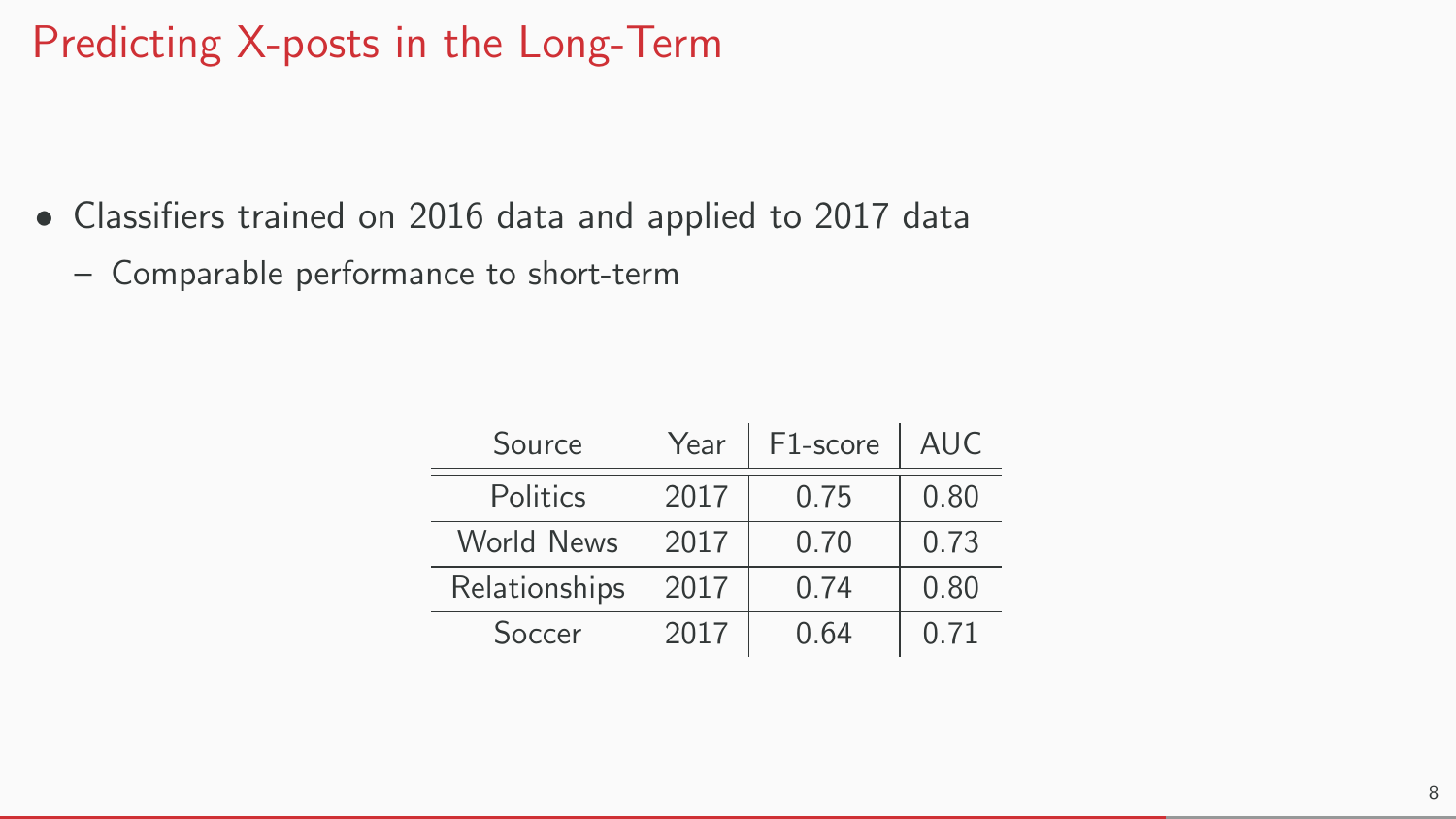- Informative features in all communities
	- Early X-posts lead to future X-posts
	- Topic cohesion does not!
- Community-specific features
	- Polarizing football teams and players
	- Neutral and negative tone in support-oriented discussions
	- Sentiment shifts and arguments

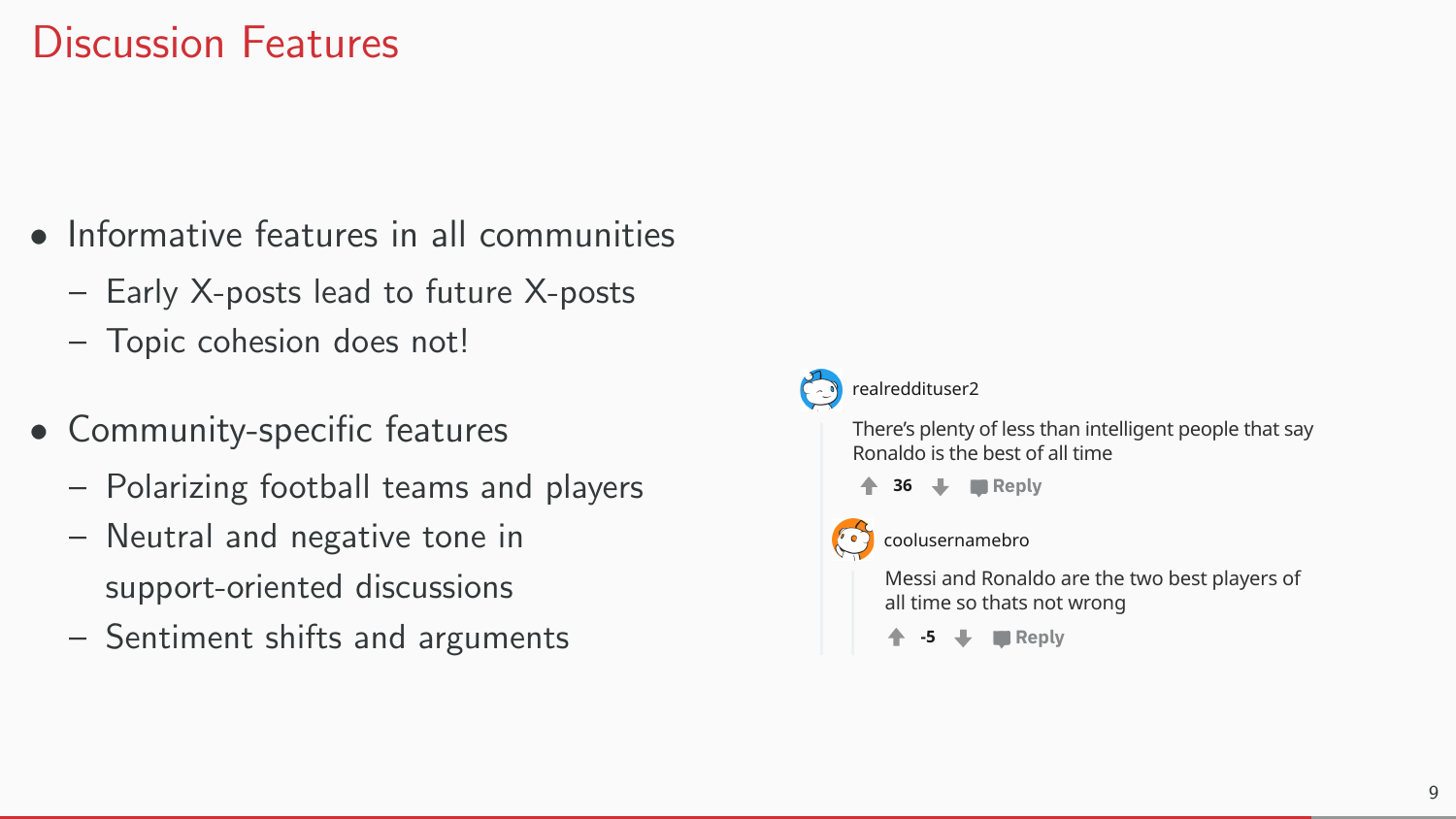## Summary

- Short and long-term prediction of X-posts
- Framework for analysis of controversial discussions
	- Additional or alternative features
- Application in content moderation and analysis